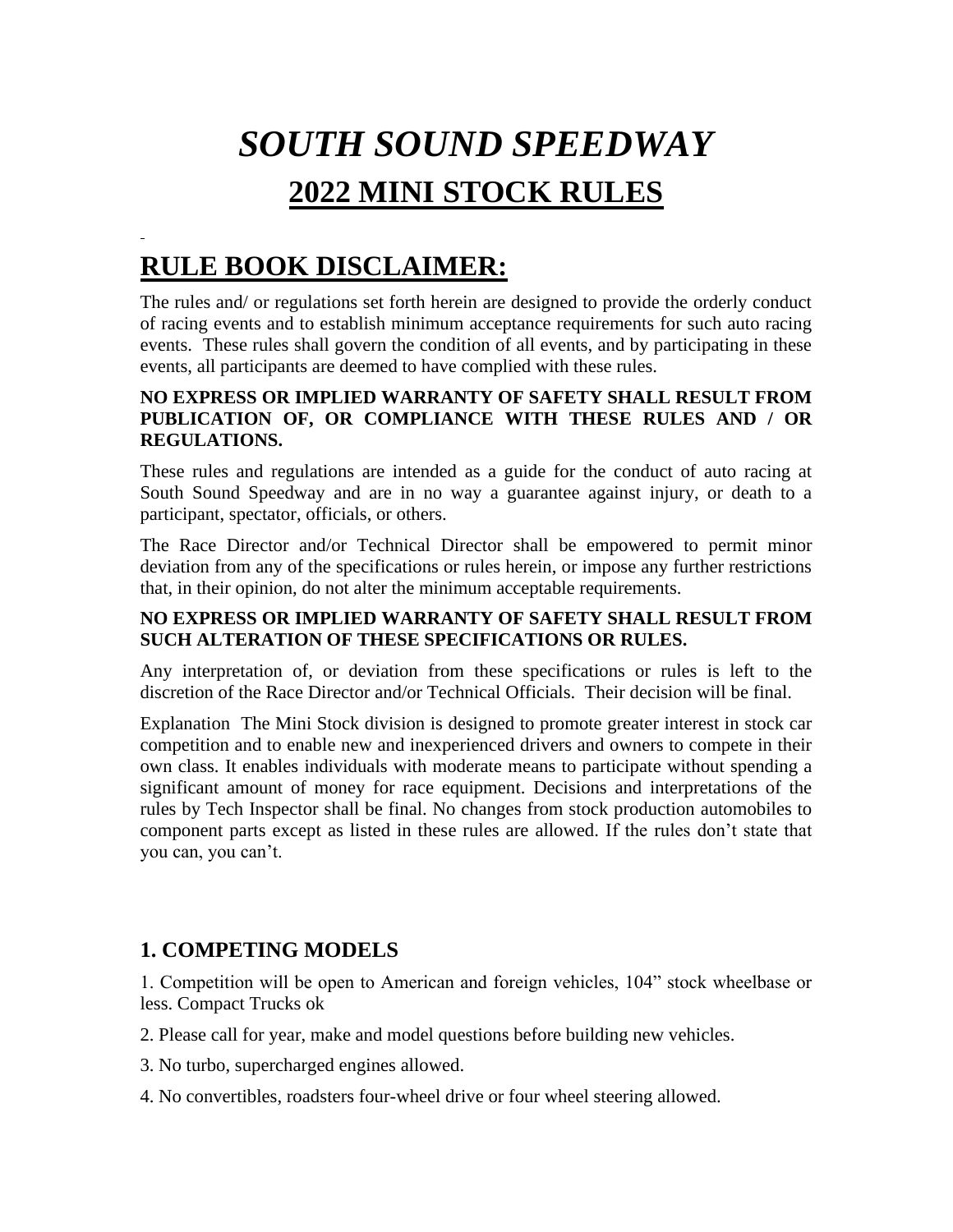## **2. WEIGHT**

- 1. Minimum weight, including driver is before the main event
- 2. 2300 lbs. Front carbureted engine, front wheel drive.
- 3. 2300 lbs. Front carbureted engine, solid axle, rear wheel drive. under 2399cc 2400lbs over 2400-2600cc smaller than 2400cc OEM DOHC engine 2400lbs
- 4. 56% maximum left-side weight. 47% max rear weight

## **3. ENGINES**

- 1. Different manufacturer OEM production 4 cylinder engine allowed in any chassis
- 2. Maximum 2600 cc with overbore.

3. Engine must be mounted in stock location and centerline. Minimal firewall cutting allowed to fit non oem engine.

4. Stock production 4 cyl engines with OEM Block only, modifications allowed.

5. Aftermarket and modified internal parts allowed.

6. S-10 with Ford Engine Setback: Engine setback is not to exceed the number one spark plug with the upper ball joint.

## **4. CYLINDER HEAD**

1. Cylinder head must be OEM for make of engine. No racing heads allowed (i.e. Yates, Ford Motorsport, Cosworth, Rhea etc.)

2. Porting and polishing allowed on single cam (8 valve and 12 valve).

3. Porting and polishing NOT allowed on dual cam or 16 valve heads.

4. Four valve heads to be used only on correct cc factory block.

5. Ford SVO or Esslinger Aluminum D port head part # M-6049-E23A ok add 25lbs. No Arca heads

## **5. INTAKES**

1. Modification allowed, aftermarket allowed, adapters allowed.

## **6. CARBURETORS**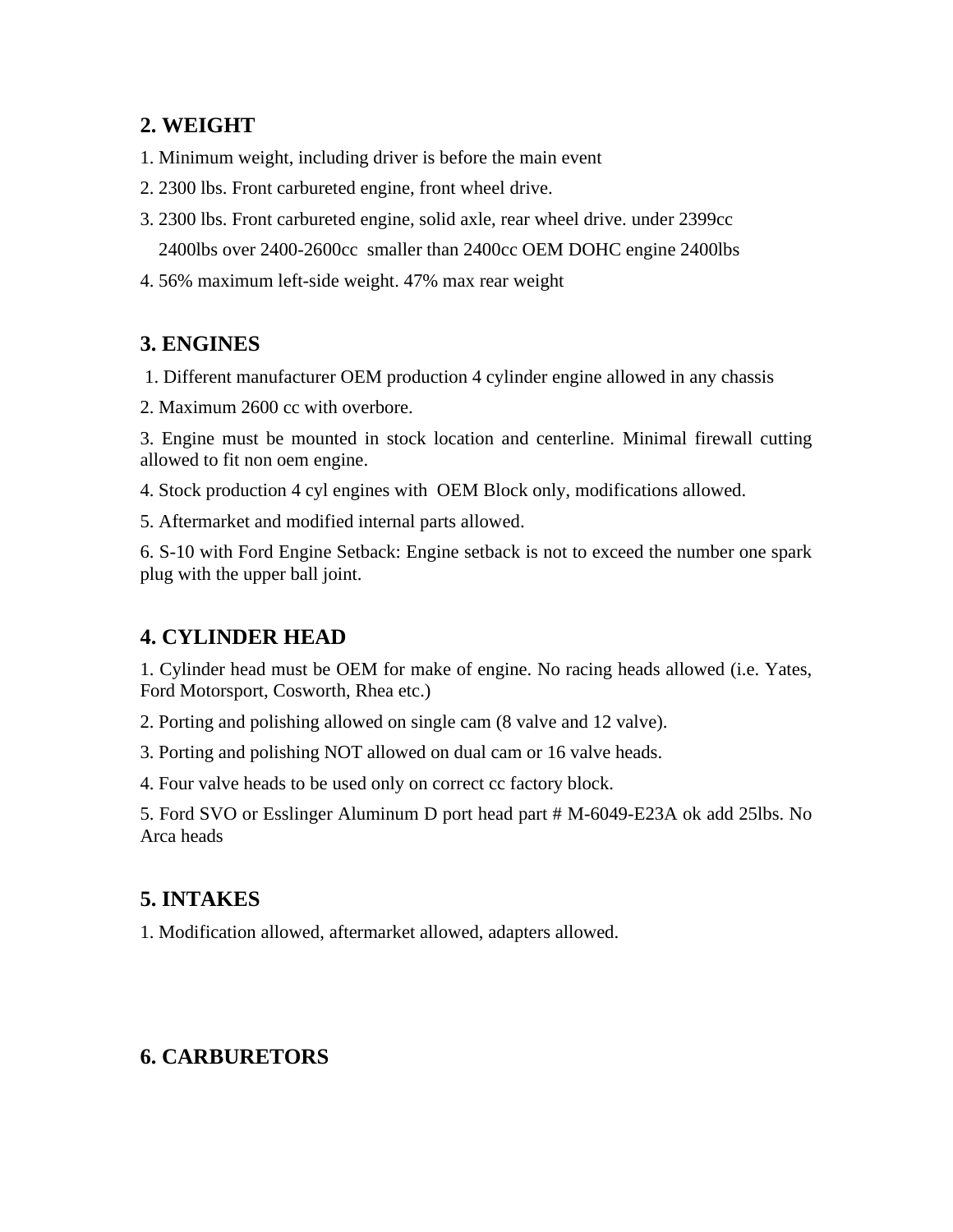1. Any single two-barrel carburetor allowed. Maximum 500 CFM. Must be 4412 gauge legal 1.375 venturi x 1.6876 throttle bore.

2. Choke horn may be removed.

3. Air cleaner mandatory .

4. Air cooled Volkswagen may use any carburetor setup with up to 650 cfm. or 48MM bores, single and dual carbs allowed

5. Must have two return springs.

#### **7. FUEL INJECTION**

1. Fuel injection must be stock for year, make and model of engine. Modifications allowed. OEM or aftermarket ECU allowed. Fuel mapping, timing, delete sensors, etc. may be modified.

2. Only single throttle body allowed on fuel injected cars. Aftermarket throttle body OK.

3. Aftermarket injectors allowed.

4. Aftermarket air box allowed.

5. No complete standalone fuel injection systems allowed. Must use some stock components for year, make and model of engine.

## **8. COOLING SYSTEM**

1. Cars must carry an approved catch can or overflow tank; cannot be mounted in driver's compartment.

2. No antifreeze or ethylene glycol coolants allowed. Red Line Water Wetter allowed.

## **9. LUBRICATION**

1. No graphite based oil.

2. No dry sump systems.

#### **10. ELECTRICAL SYSTEM**

1. Must have working starter at all times.

2. Crank trigger ignition allowed.

3. A master on off switch must be located on the roll bar directly behind the driver's seat and accessible from the outside, or on the dashboard just right of the center, and must be clearly labeled.

4. Battery must be mounted securely in an approved battery box.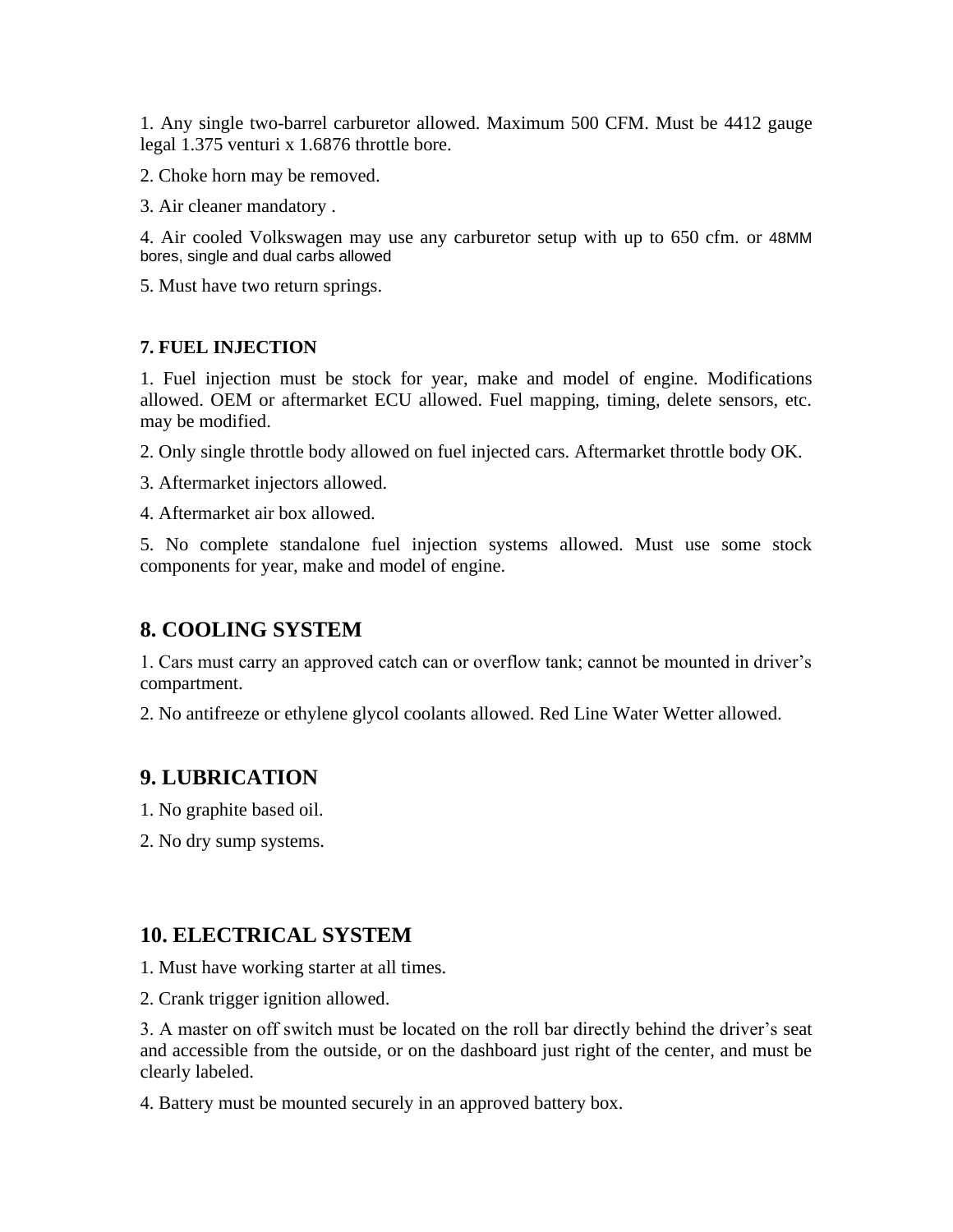- 5. Battery to be mounted behind driver in front of rear firewall and as far left as possible.
- 6. Battery will not be permitted in the fuel tank area.
- 7. No driver adjustable timing. box must be out of reach
- 8. No magnetos allowed.
- 9. Aftermarket distributors and MSD units allowed.
- 10. Only one coil allowed unless OEM, or crank trigger with 2 coils
- 11. Must have oil pressure shut off switch on electric fuel pump cars

#### **11. EXHAUST**

1. Mufflers are mandatory

2. Any exhaust system mounted through car must be covered in a clean, safe manner. Subject to tech. Headers ok.

3. Must be securely mounted.

4. Maximum noise level is 95 DBA at 100 feet.

5. Exhaust must extend behind driver and exit outside of car.

#### **12. TRANSMISSION**

1. OEM transmissions only, adapters allowed.

2. Must have working first and reverse gear

3. Scatter shield mandatory. ¼" steel or approved blanket or 3/8 belting with 180 degree coverage.

4. Starter mounting position must remain in stock location. No reverse mount set ups.

5. Front wheel drive vehicles may not use Posi traction or limited slip differential. Rear wheel drive must be spool or welded differential only

#### **13. FRAMES**

1. Original frame rails required. No lightening. May be reinforced. front and rear frame horns may be fabricated.

2. Rear firewall with minimum 20-gauge steel is required between driver's compartment and the fuel cell. Cover must be removable for tech inspection.

3. Original floor pan required. Must be complete in driver's compartment, rocker panel to rocker panel, fire wall to fire wall, exhaust cut out only. Front firewall mandatory and sealed to engine compartment. OEM type material. Rusted floors may use steel patch panels.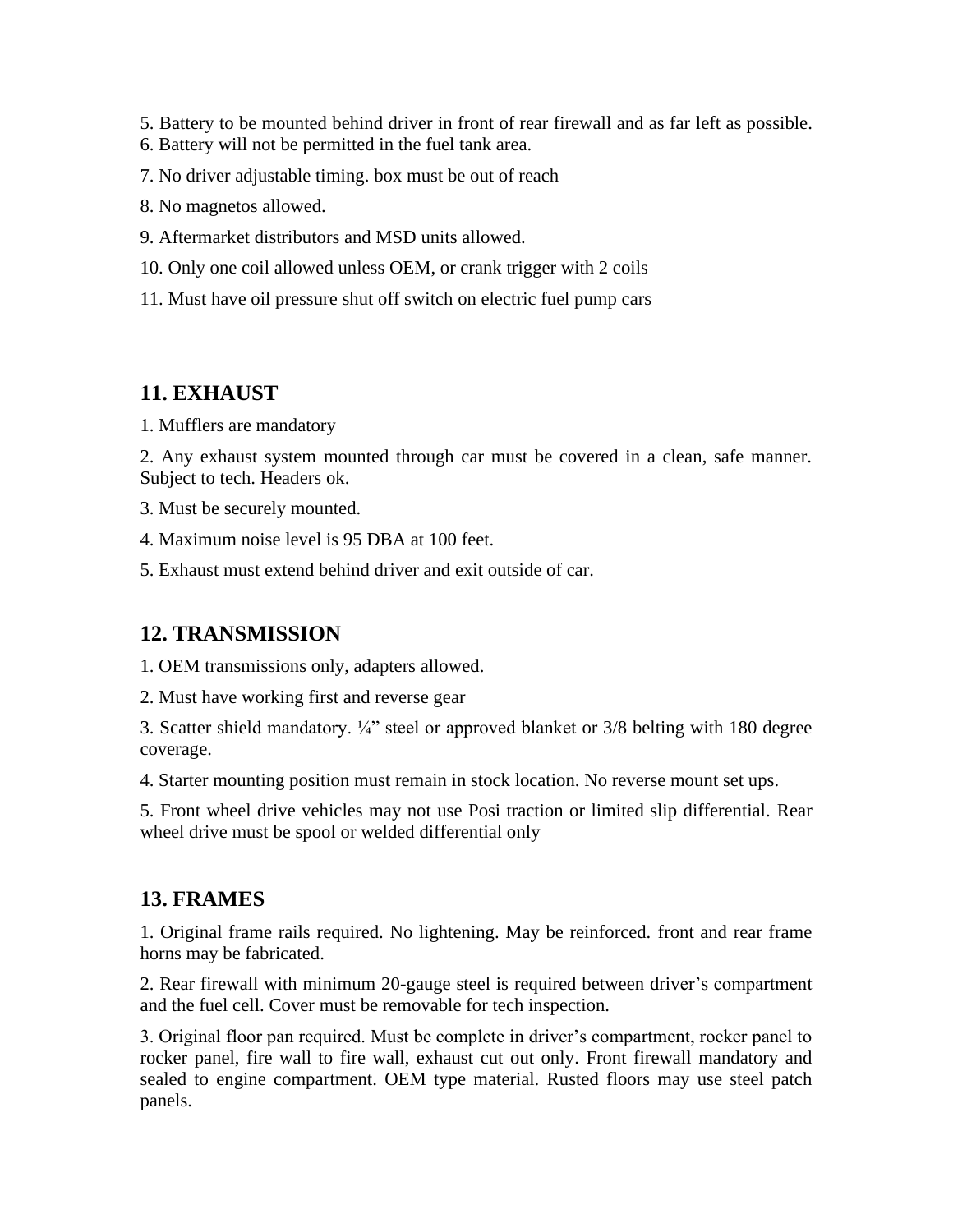4. Fender wells and strut towers may be removed.

5. No roll cage bars to the front bumper directly. Must retain crush zone and are subject to tech.

6. All cars must have tow hooks, must be readily visible.

#### **14. SUSPENSION**

1. Must be per manufacturer and model.

2. Reinforcing allowed, coil-overs allowed.

3. Springs optional: must be per manufacturer type (i.e. leaf, coil etc.) for make, model and year. coil overs may not replace leaf springs.

4. Weight jacks and adjustable sleeves allowed.

5. Sway bars optional, one piece only. May be relocated.

6. Spindles and/or steering knuckles must be OEM or direct replacement.

7. Control arms: OEM front lowers, OEM or production remanufactured rear lowers mono ball on one end only, fab upper mounts on mustang ok. Must use all 4 links on an oem 4 link car

8. Control arm Mounts may be slotted, adjustable and/or heavy duty

9. Steel body OEM or replacement shocks or struts. Shock or strut mounts may be extended for travel but may not protrude thru the body. Non adjustable non rebuildable only

10. Pan hard bar NOT allowed.

11. Wheel base must be within plus or minus one inch, not to exceed 104".

12. No Bump stops

13. Stock production rear end. No aftermarket aluminum center section, no aluminum tubes. 9 inch ok. No bolt on snouts.

14. Minimum 3.5 inch ride height on frame, chassis, and suspension components.

15. Mustangs may use tube sub frame with oem lowers

#### **15. DRIVE SHAFTS** - REAR WHEEL DRIVE

1. Steel or Aluminum driveshaft only must be painted white.

2. Must have two U-shaped brackets no less than  $2$ " wide and  $\frac{1}{4}$ " inch thick fastened to floor to keep drive shaft from coming dislodged.

#### **16. STEERING**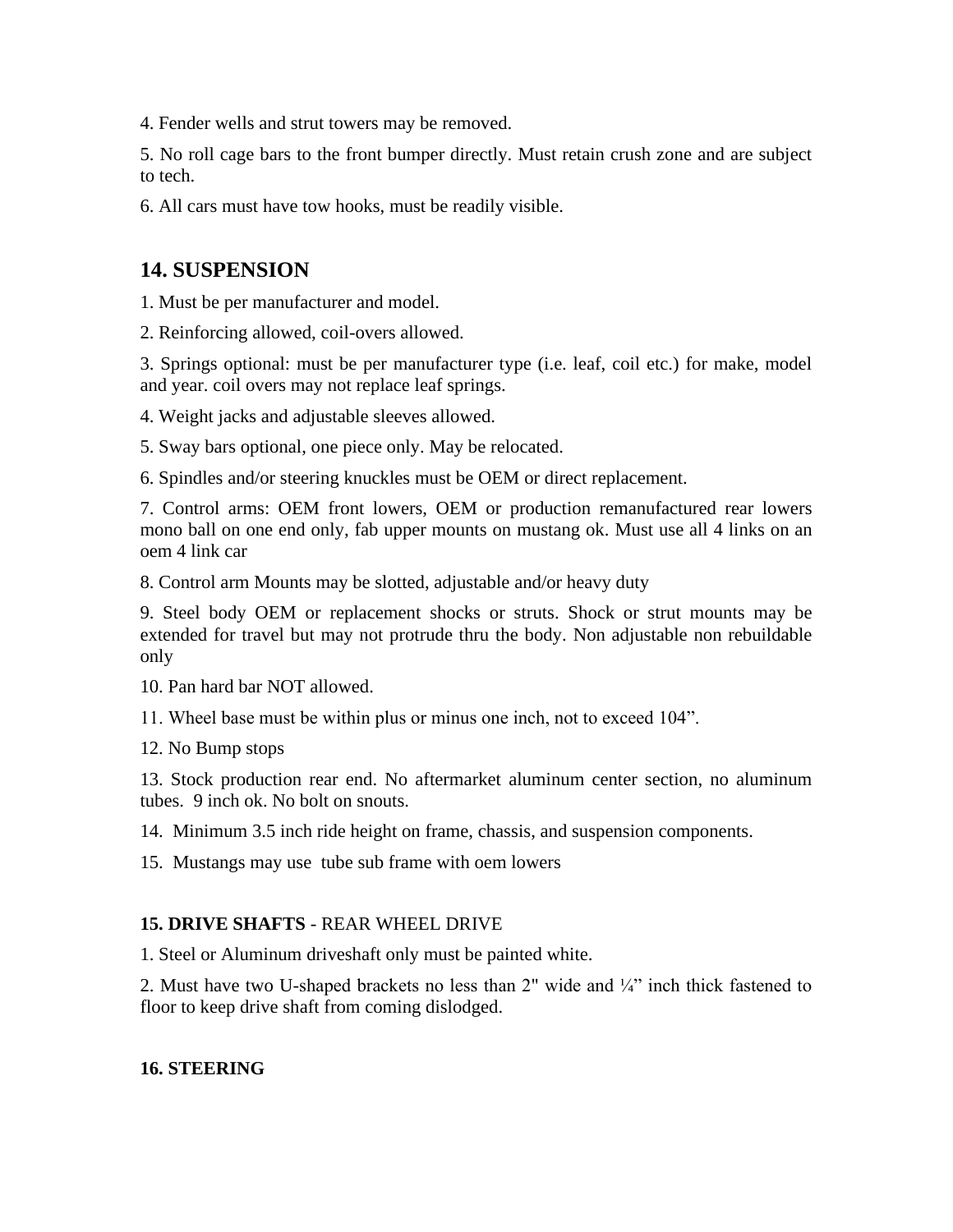1. Steering racks and steering boxes may not be moved or repositioned from stock OEM **location** 

2. Heim Joints allowed.

3. Steering column must be padded. Collapsible preferred or must have 2 opposing bends

4. Steering wheel must be padded, and should be removable.

#### **17. BODIES**

1. All cars must have complete stock appearing bodies, trunk and deck lid, hoods, fenders, etc. No downforce type bodies. Body swaps are ok ie PT cruiser on mustang chassis.

2. All bodies must be installed on frame as per manufactured, and in the stock location.

3. Hood may be modified to clear air cleaner. Not to be overdone and subject to tech.

4. Doors must be stock appearing; may be made of aluminum. All doors must be securely fastened.

5. Hood may be lightened and trimmed to allow aftermarket nosepiece. No wedge or dirt style noses allowed. Hood must have rolled edges with no sharp edges. Fiberglass replacement hood ok.

6. Fenders may be altered for clearance only, no handmade fenders.

7. Front hoods must use hood pins, rear deck lid, if operable must use hood pins.

8. Side skirts, air dams, front and rear spoilers allowed, must be securely fastened. No fiberglass.

9. One 6" rear spoiler allowed. Must be mounted past the rear tires and not protrude farther back than the outermost edge of the bumper. Must not exceed the width of the body. No sideboards.

10. Sunroofs must be removed and covered.

#### **18. BUMPERS**

1. Aftermarket bumpers and bumper covers allowed

2. Cannot extend outside of body lines

3. Side nerf bars allowed:  $1\frac{1}{2}$ " maximum outer diameter tubing or 1" x 2" rectangular tubing. Ends must be capped and smooth, no jagged or rough edges. Must not extend past outer edge of tires. **Prefer no nerf bars**

#### **19. GLASS**

1. Windshields mandatory. Must be mounted in factory location.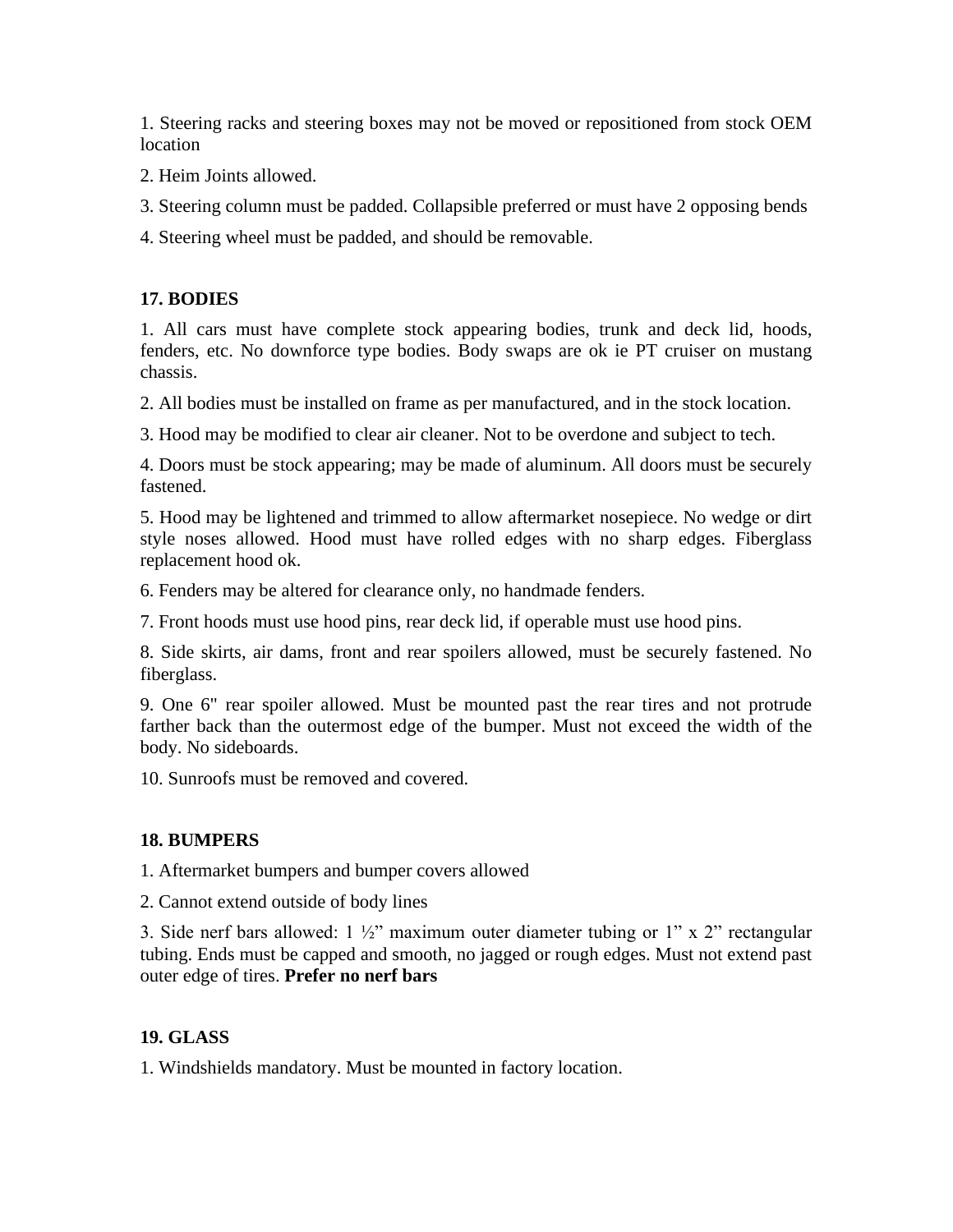2. Lexan windshield OK. Must be installed in a safe manner. If using factory glass, safety clips must be installed with four (2 top and 2 bottom)  $3'' \times 1'' \times 1/8''$  bolted to car and extending 2" over windshield. Subject to tech.

3. Mirrors must be mounted within the bodylines of car.

- 4. Quarter and back windows may be replaced with Lexan. No glass.
- 5. All front glass must be removed except windshield.

#### **20. BRAKES**

1. All cars must have four wheel brakes in operating condition. Wilwood style pedals with dual master cylinder with brake bias allowed. A maximum of one proportioning valve on each car.

2. Rotors must be stock. No home built or drilled rotors.

3. Maximum two cooling ducts or scoops per wheel. 3" Max flexible hose. 4. No antilock brakes or components allowed.

#### **21. WHEELS**

1. 8" maximum wheel width. 2. One piece steel wheels only. 3. No wheel spacers allowed.

#### **22. ROLL BARS**

1. Full roll cage of 1 ½" x .095" steel seamless tubing required. All specifications are subject to tech.

2. Minimum three crash bars on driver's side, two on passenger side. Driver side bars must extend into driver's door cavity and touch door skin; at least one bar must extend into passenger side door cavity.

3. One windshield bar must run from top of cage to cowl area to prevent cave in. Must be  $1\frac{1}{2}$ " x .095"

4. A minimum ¼″ inspection hole in driver's side vertical support.

5. All main cage and driver's side door bars must be gusseted.

6. No offset roll cages. Cage legs must extend from floor to roof and conform to inside body contour.

7. All cars must have 1/8″ steel plate welded onto or in between driver's side door bars. 8. Front hoop mandatory.

9. Outlaw Compact Series cars with right side roll cage legs located outside of right frame rail will be grandfathered.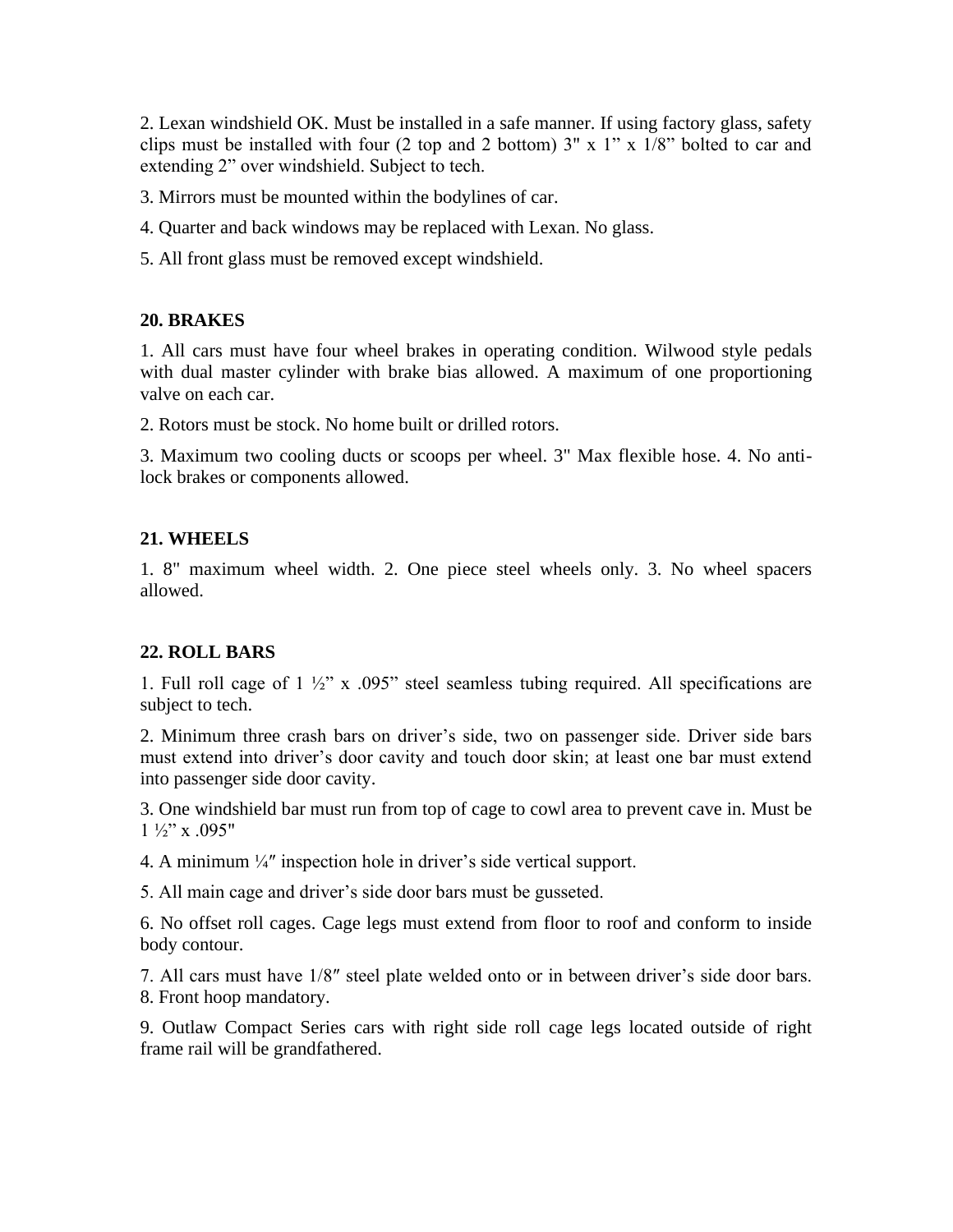#### **23. FUEL TANKS AND FUEL**

1. Gasoline only. No methanol or exotic fuels of any kind.

2. Electric fuel pumps allowed. If mounted in rear area, pump must be protected by a skid plate.

3. Oil pressure shut off override mandatory with electric fuel pump.

4. Fuel tank or fuel cell must be moved into trunk and be securely fastened in a safe manner as close to the firewall as possible, equal distance between frame rails. All tanks must be approved by tech.

5. No aluminum fuel tanks, cells, or lines.

6. Maximum fuel capacity of 15 U.S. Gallons.

7. Fuel vent line and filter neck must be equipped with check valve. No converted grease or oil containers or similar utensil may be used as a fuel tank.

8. Fuel cell or tank and fuel cell container, if installed in a recessed well, must be secured with steel straps  $1/8$ " by  $1\frac{1}{2}$ " not less than two lengthwise and two crosswise. Base frame must be made of 1" square tubing minimum, bolted flat to the floor pan with no spacing. Fuel cell container must be supported by three straps, minimum of 1" square tubing to frame equal distance from each end.

9. When mounting fuel cell or tank through trunk floor, an additional container of minimum 20-gauge steel must be used. 1" square tubing frame must be welded to the frame rails only and extend under the fuel cell container and not beyond the rear frame cross member. 8" minimum ground clearance.

10. No fuel cooling cans or devices will be allowed. No glass or plastic filters or filter canisters allowed.

11. Any fuel lines that run through the driver's compartment must be one piece steel braided line or encased in steel tube. No connections inside driver's area. Steel braided line highly recommended. Wrap all fuel lines with red tape and label "Fuel Line".

#### **24. TRANSPONDERS**

1. Transponders are required and are to be mounted 15" behind the rear axle on right side of the car.

2. Transponder must be run at all times, including ALL PRACTICE SESSIONS to insure proper operation with scoring. Transponders may be rented from Race Car Supply. If you enter the racing surface with no transponder you will be Black Flagged. If this happens during a race, you will relinquish your starting position and return to the pits to obtain one.

#### **25. TIRES:**

1. American Racer approved 13" x 8" tire only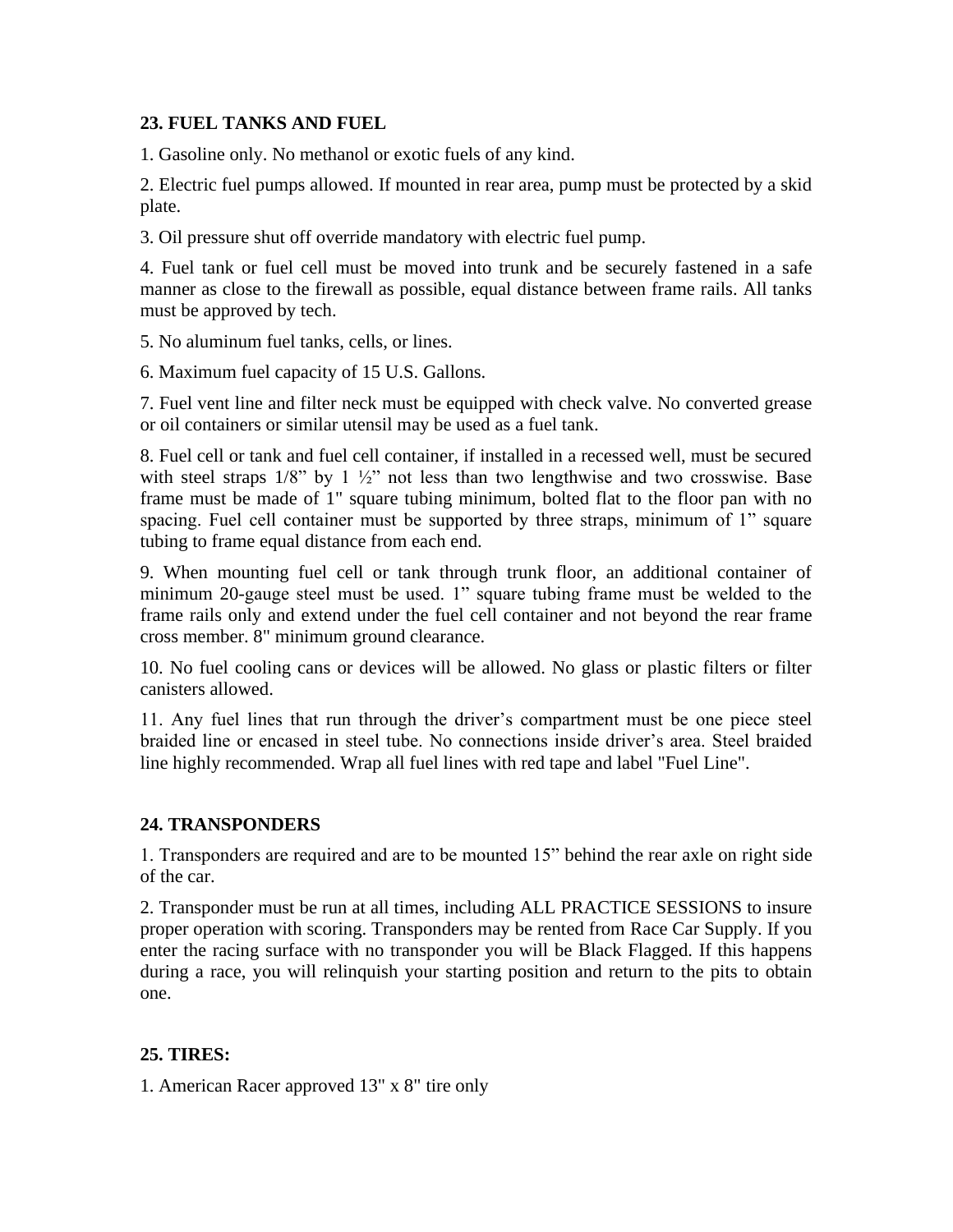#### PERSONAL SAFETY EQUIPMENT

A. GENERAL 1. South Sound Speedway is not responsible for the effectiveness of any personal safety equipment. 2. Each competitor is solely responsible for the effectiveness of all personal safety equipment used. 3. Each competitor is expected to investigate and educate himself/herself fully in respect to the availability and effectiveness of personal safety equipment. 4. It is strongly recommended that during race conditions, any crew member that steps into the car servicing area, or is involved in fueling of the car be protected by fire resistant clothing and/or equipment that effectively cover the body, including helmet.

B. PROTECTIVE CLOTHING 1. Fire resistant clothing and equipment must protect all parts of a driver. 2. South Sound Speedway requires that all drivers and wear a fire suit in good condition. It is recommended that all drivers and crew wear balaclava, socks, gloves and shoes in good condition. 3. IT IS THE RESPONSIBILITY OF THE DRIVER, NOT SOUTH SOUND SPEEDWAY, TO ENSURE THAT HE/SHE MAINTAINS, WEARS AND PROPERLY USES PROTECTIVE CLOTHING.

C. HELMETS 1. Drivers must wear a helmet meeting the specifications set forth in The Federal Regulations, Federal Safety Standard, or meet the specifications set forth by the American National Standards Institute Inc. at all times on the race track. 2. Snell SA2010 or newer. Full face helmets required. NO EXCEPTIONS. 3. The driver must wear the helmet in accordance with the directions provided by the helmet manufacturer. Any modifications to the helmet for any purpose should not detract from its effectiveness.

D. HEAD AND NECK RESTRAINT DEVICES 1. It is strongly recommended that at all times during any event (practice, qualifying and competition) drivers must connect their helmet to a head and neck restraint device system. The head and neck restraint device/ system when connected must conform to the manufacturer's mounting instructions and it must be configured, maintained and used in accordance with the manufacturer's instructions.

E. SEAT 1. Aluminum racing seat is mandatory. No homemade seats. Mandatory high back double wrap around. Seat must be securely mounted to roll cage and both top and bottom. The seat must be located so that no part of the driver is outside of the roof hoop coverage area. All seats should have padded rib and shoulder protectors. Full containment seats are recommended. 2. A padded headrest approved by officials is mandatory containment seat is highly recommended.

F. SEAT BELTS 1. A quick release lap belt of no less than 3" wide is required. Both ends of the lap belt and both ends of the shoulder harness must be fastened to the roll bar